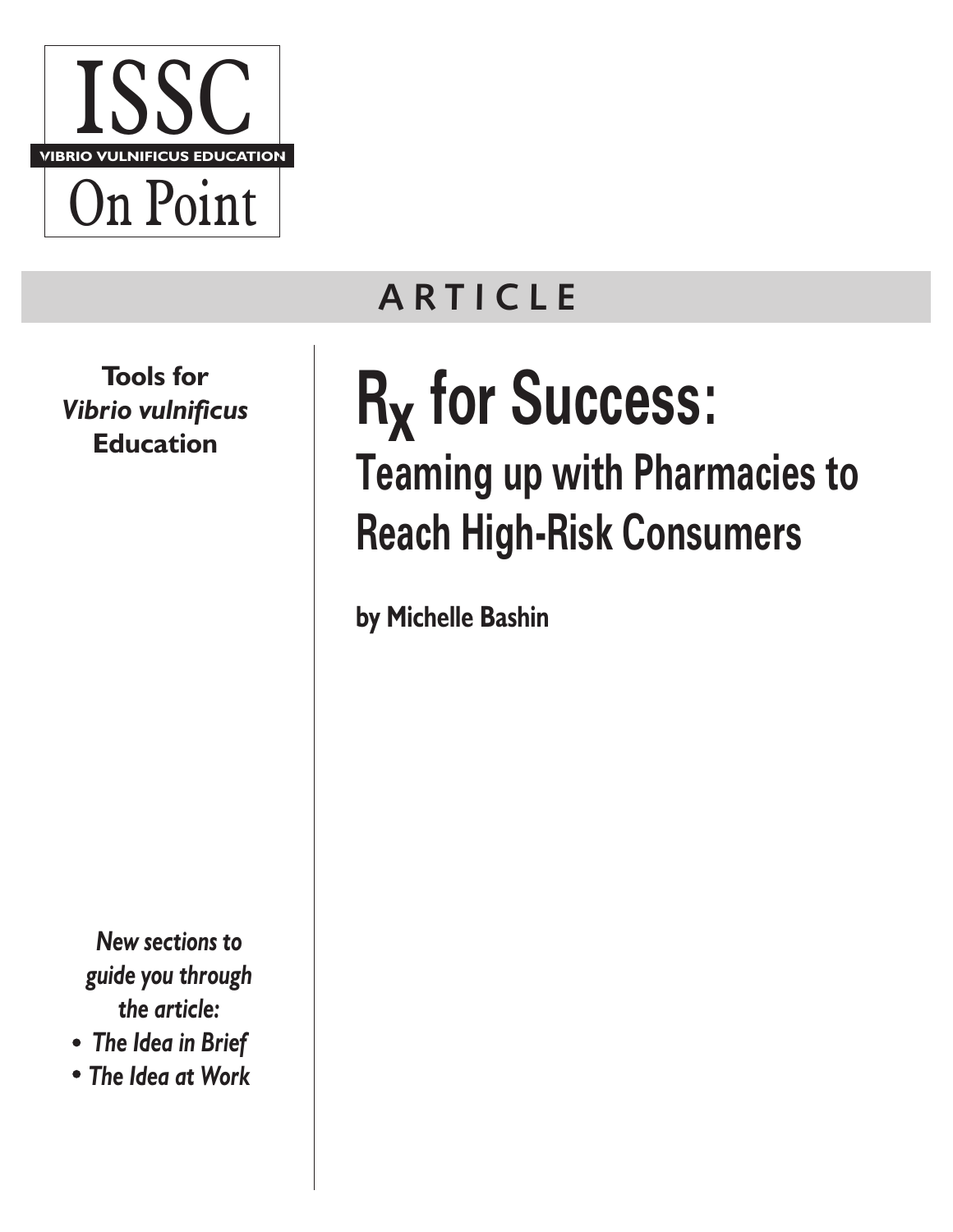# THE IDEA IN BRIEF

 ach year, 20-30 people die after dining on **E** raw oysters. A potent bacterium, Vibrio vulnificus is responsible. While harmless to most consumers of raw oysters, this microbe can be lethal to people with liver disease, diabetes or a weakened immune system. While not all oysters contain Vibrio vulnificus, it is impossible to tell by their appearance, smell or taste. The Centers for Disease Control and Prevention (CDC) therefore, strongly cautions people with any of these health conditions never to eat raw oysters.

The good news is that we can prevent serious illness by educating those at-risk. But reaching this group can be challenging,

 especially for public agencies with limited funds. Florida's Department of Seafood Marketing, however, recently overcame these obstacles through an innovative collaboration with Winn-Dixie Pharmacies. By utilizing this chain of supermarket-based pharmacies, the Department disseminated over 30,000 brochures on Vibrio vulnificus directly to those most vulnerable to illness. The approach they used is easy, inexpensive and effective. The California Department of Health Services adopted a similar approach with pharmacies in Safeway supermarkets to prevent childhood lead poisoning. This paper will provide you the tools to replicate this effort and achieve similar results.

# THE IDEA AT WORK

1. Identifying Partners

The goal is to connect with businesses already serving this target audience. Home Depot, for example, would be a poor choice for educating consumers about eating raw oysters, but an excellent one for back injury prevention. Restaurants and raw bars attract the right people, but some may be reluctant to share information that could undermine sales. Pharmacies are a good venue for sharing health information because there is no such conflict of interest. People with diabetes and other immune disorders visit pharmacies regularly and many depend on pharmacists for health information and advice.

2. Pitching the Idea

A letter will be your first contact with potential partners. One well-written letter is all it takes to reach dozens of possible collaborators. Addressed to the CEO or Director of Marketing, this letter will convey the importance of the issue and how their participation will make a difference. Phone calls and face-to-face meetings with

This is a four-part process: interested companies follow. During your first encounter, let them know you intend to send press releases about the partnership to local media. Retailers will find this positive press to be a powerful incentive for collaboration.

3. Doing Your Part

Achieving successful outcome depends largely on you. The primary responsibility for ensuring that materials are delivered on time, to the right place and to the right consumers rests with you. Collaborators play an auxiliary role. They provide the distribution network for information. Despite the benefits they accrue, collaborators see the project as yours, not theirs. This means personal involvement and close project monitoring, especially during start-up. Your collaborators will appreciate your close attention and prompt resolution of any problems that arise.

4. Gauging Your Success Because it is not possible to know how many at-risk consumers stopped eating raw oysters following your efforts, other, indirect measures are used. These include: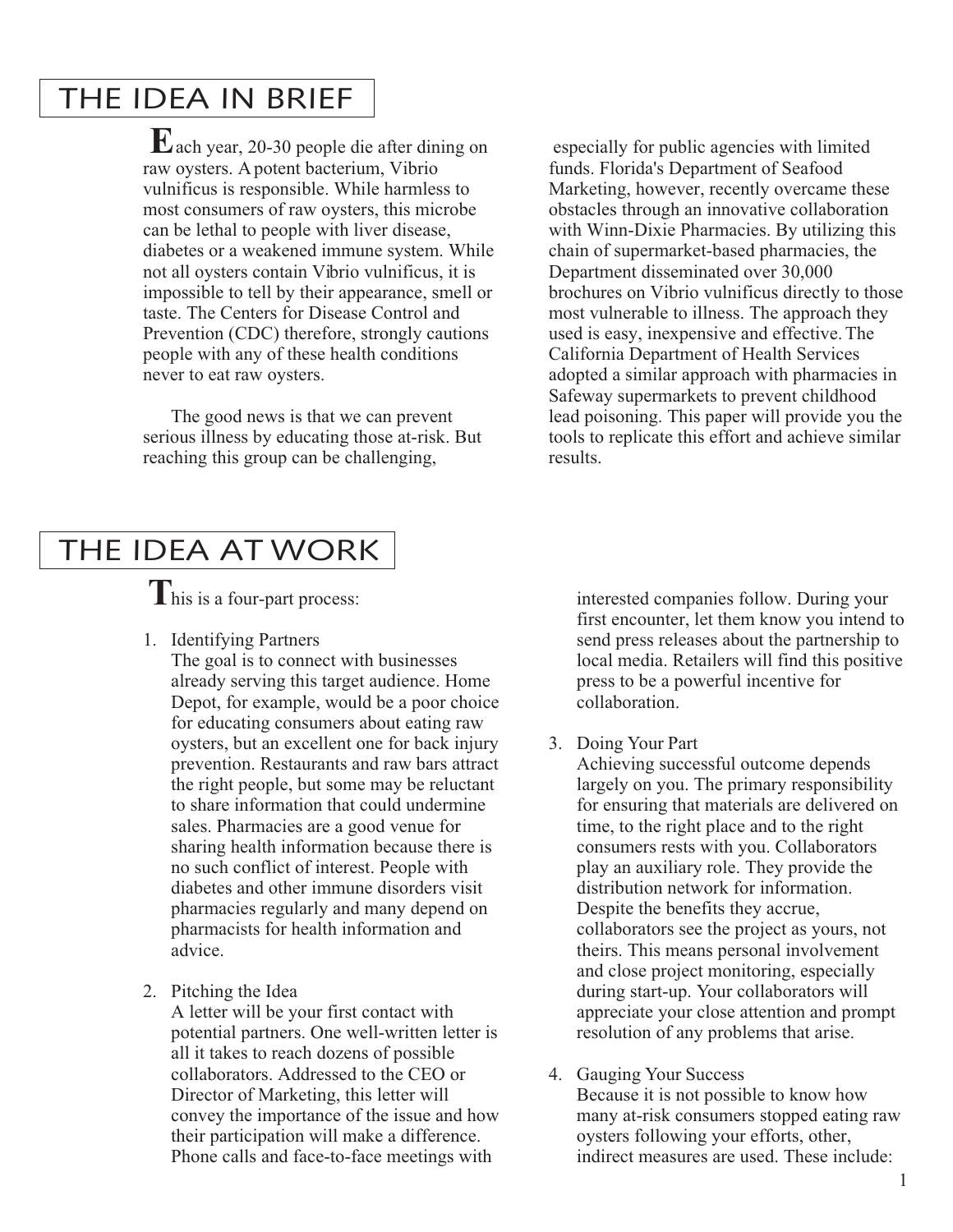counts of materials disseminated, numbers of stores participating, number of stories generated by your press releases and the number of people reached through these

stories. A careful accounting of these numbers will provide an indication how many people received information as a result of your collaboration.

# BEST PRACTICE

 hy would a retailer want to educate **W** consumers about raw oysters? Because educating people about food safety fits with pharmacies' role as health promoters. Since physicians have less and less time to spend with patients, consumers turn increasingly to pharmacists for medical information and advice. They consider pharmacists to be trustworthy sources of information, and consumer confidence is for good business.

Pharmacies build their reputation as good citizens by providing health information to customers. It sends a positive message about the company's integrity and helps certain businesses stand out. A good reputation also promotes customer loyalty, communicating that the pharmacy cares about more than profits. The fact that consumers have confidence in pharmacies makes pharmacies desirable advisors about food safety.

This educational strategy is simple: utilize a retail pharmacy chain to deliver information to those most susceptible to illness from raw oysters. Such adults often have health conditions requiring pharmacy medications. By including brochures about raw oysters with drugs prescribed to treat these conditions, you will get the information to those who need it most. This targeted approach is very efficient, reaching only those at-risk. Distribution costs are absorbed primarily by the pharmacy. With brochures currently subsidized by the ISSC, the only real cost to health programs is a few hours of staff time overseeing implementation with a pharmacy chain.

Partnerships between public programs and retailers have great benefits for both parties. They position the pharmacy as a concerned corporate citizen and consumer ally. Pharmacies benefit from good publicity among consumers as well as among their corporate peers. The pharmacy differentiates itself by sharing health and safety information with consumers-all this at no expense and minimal effort. Participation in such a partnership is a win-win situation, with lots of credit going to your partners.

### **Identifying Partners**

Figuring out which pharmacy to approach is as simple as picking up a local phone book. Most pharmacies belong to a few chains. Don't forget about major supermarkets. Many now include their own pharmacies. While pharmacies are the primary focus, no need to limit your efforts to them alone. Consider approaching other retailers, especially those who serve the target audience. They may be receptive to the benefits of partnership too.

Plugging into a network of stores has big advantages over working with an individual retailer. By piggy-backing on a chain of stores, you'll multiply the number of people reached with no additional effort. Since chain stores are similar in design, one distribution strategy will usually suffice. Most important, just one person makes decisions affecting many stores. You need only persuade this decision-maker and doors will open to dozens of stores.

Once you've identified several potential partners, use the Internet to find the information you need about who to approach. Large companies usually have their own websites. If not, look up the company through the Division of Corporations website. Where is their corporate headquarters? Where is their state headquarters? Who are their corporate officers? If their headquarters is in your state, so much the better. This may make access to the top decision-makers easier. Identify the person you need to reach, in this case, the CEO or Director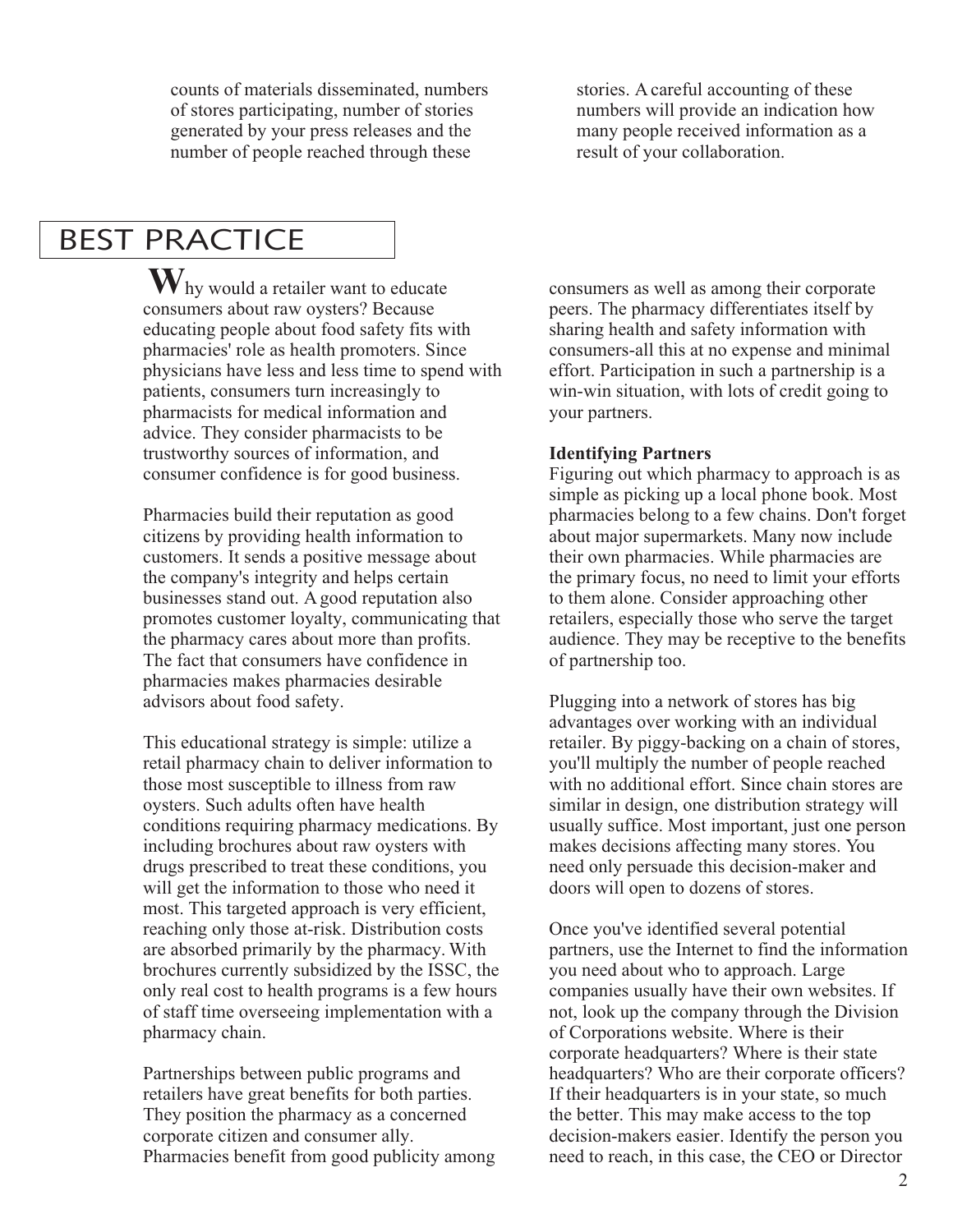of Public Affairs.

### **Pitch the Idea**

Once you have identified several retailers, the next step is to draft a proposal letter. It need not be long. A single page is best. Use letterhead to establish your credentials. Open with a strong statement about why this issue is so importantsuch as saving lives. No need to go into all the details. They just need to know that they can contribute by providing information to their high-risk customers. Include a copy of the brochure with the letter. Mention that you will be sending a press release to newspapers and trade organizations describing the partnership. Then provide a phone number where they can reach you. One week later, follow the letters up with a personal phone call. (A sample letter is included on Page 5).

### **Do Your Part**

Respond to interested respondents promptly. Set a time for an initial meeting in person. Face-to-face contact builds trust and will help establish rapport early on. After the initial meeting, you can conduct business by telephone and e-mail. Congratulate them on their public interest. Let them know that they can count on you.

Now is your opportunity to hammer out the logistics. Materials distribution is key to your effort. How many stores will be involved? Where are they located? How many materials will be needed per store? Which stores have a large proportion of Spanish-speaking customers? Consider sending Spanish brochures to these stores. How will materials be distributed to each pharmacy? Can they send the brochures through internal channels or do they need you send materials to each store? Ask about other potential avenues for distribution such as in-store brochure racks or bulletin boards.

Clarify who is responsible for doing what, then develop a timetable for implementation, with a beginning and an end. Set a launch date- because without a last minute, most things never get done. Try tying the start to another meaningful date, such as the beginning of summer, high-risk season, national diabetes

week, or another pharmacy promotion.

Discuss how to educate pharmacy staff about this topic before the campaign. Staff will need some basic knowledge to respond to customers' questions intelligently. Explore how the leadership will inform store managers about the partnership. Offer to help by attending managers meetings or writing an employee newsletter article about Vibrio vulnificus. After all, you are the expert!

Make it easy for the company to participate. Don't expect them to do the lion's share of the work. This is YOUR project. You have more invested in its success than they do, so be reliable. They need to be able to count on you. Ensure that materials are sent on time to the correct recipient, for example. Follow up with your contact to make sure that materials have been received. Keep in touch, re-supply stores as needed. Keep up your end of the bargain. Good follow-through is really critical with a voluntary partnership.

Now that you've identified a partner and worked out brochure dissemination, it's time to inform the media about this endeavor. Draft a press celebrating the pharmacy's participation in protecting public health. (Sample press releases are included on Pages 6 & 7.) E-mail it to newspaper food, health and science editors. (Your agency's press office likely has such a list.) These editors are the ones most likely to pick up the story. Follow up with a phone call a few days later. Send the press release to related industry publications such as pharmacy, seafood business, and supermarket magazines. Not only will you gain the attention of the company's peers, you may also open doors for collaboration with other firms.

Keep an eye out for articles that result from your press release. They are great evidence of your effectiveness. Send copies to your pharmacy collaborators. You can be sure they will send them up their chain of command. Positive publicity makes everyone involved look good.

### **Gauge Your Success**

There is no substitute for a first-hand look to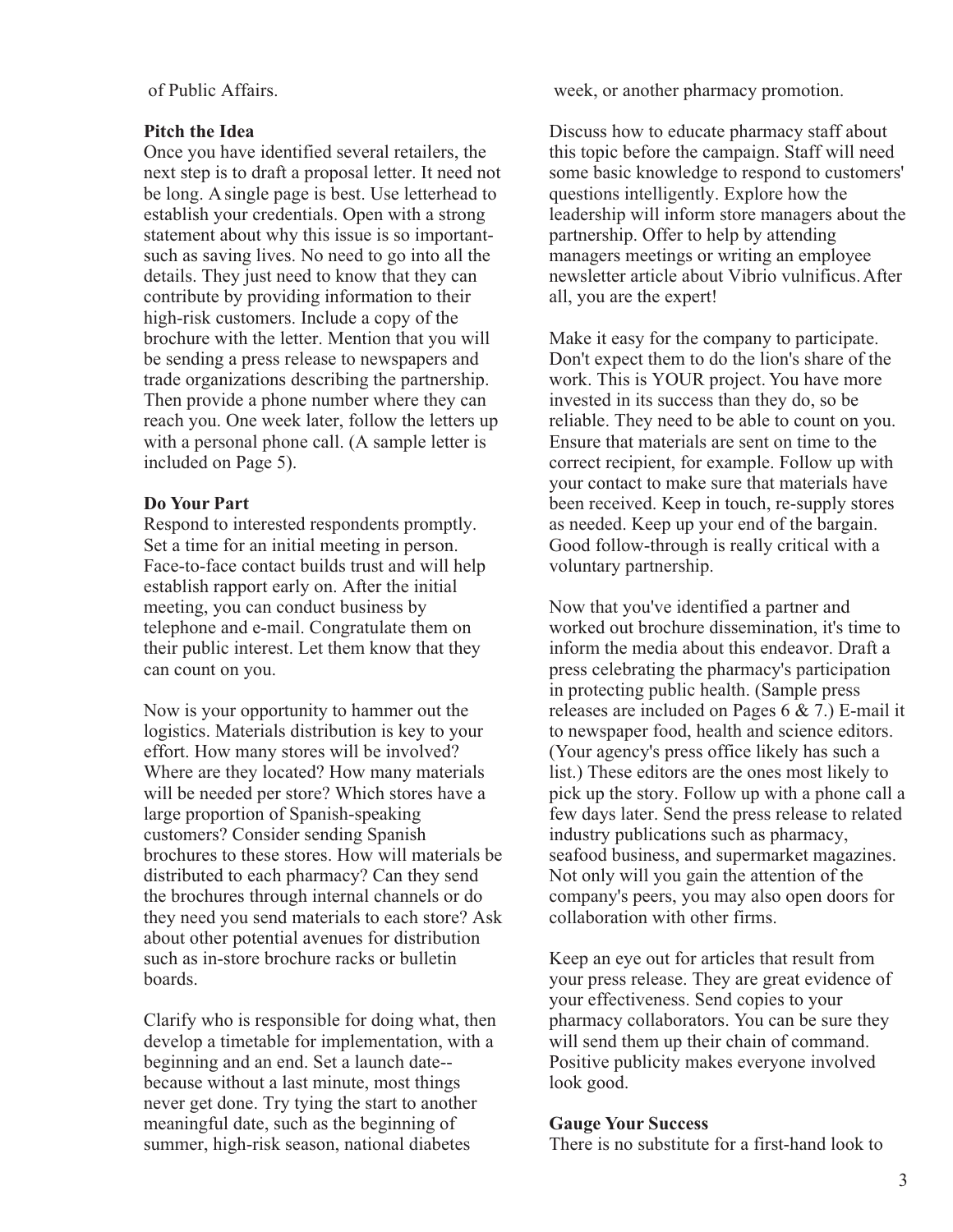see how things are going. After the launch, visit local stores. Look around; introduce yourself to pharmacy managers. Ask their impressions. Are they distributing materials? How are customers responding? Comments from pharmacy managers and customers are very useful. While not quantitative, favorable responses from pharmacists or the public can really help to expand the program to other outlets. Congratulate managers on their participation and ask you can do anything for them. If you encounter any problems you can't resolve, bring them up with your corporate contact.

The number of materials distributed is an important measure of your success. Keep track of the number of brochures sent. This becomes especially important once you begin resupplying stores that have run out. Press coverage is another important evaluation measure. Collect copies of any articles that follow your press release. Find out the circulation of papers that carry the story. Share these statistics and any interesting anecdotes with your corporate partners. They may come in handy for future articles, interviews or press releases.

At the conclusion of this partnership, write a letter of congratulations to the corporate CEO. Thank him for participating in this effort to prevent serious illness. Have the highest-placed individual in your organization sign the letter, such as the State Health Director. Your collaborators will greatly appreciate this gesture. (A sample letter is included on Page 8.) Thank your contact personally for his/her participation and support. Ask them how this educational effort might be improved upon in the future.

### **Conclusion**

Working with pharmacies to educate consumers is a win-win proposition. This approach itruly benefits all parties. For health educators, partnerships offer a highly targeted way of reaching those at-risk. The cost per person reached is extremely low and minimal materials are wasted. Distribution costs are absorbed by the pharmacies. With subsidized print material

 production, the only real expense to the initiating agency is a few hours of staff time.

Pharmacies have a good deal to gain from this collaboration as well. Looking after the health of their community, they present themselves as good corporate citizens. They also benefit from positive, unpaid media coverage. Smart CEOs know that opportunities for such publicity are rare and the payoffs substantial. Moreover, pharmacies realize all these gains with little effort or expense. By educating high-risk consumers, pharmacies do well by doing good.

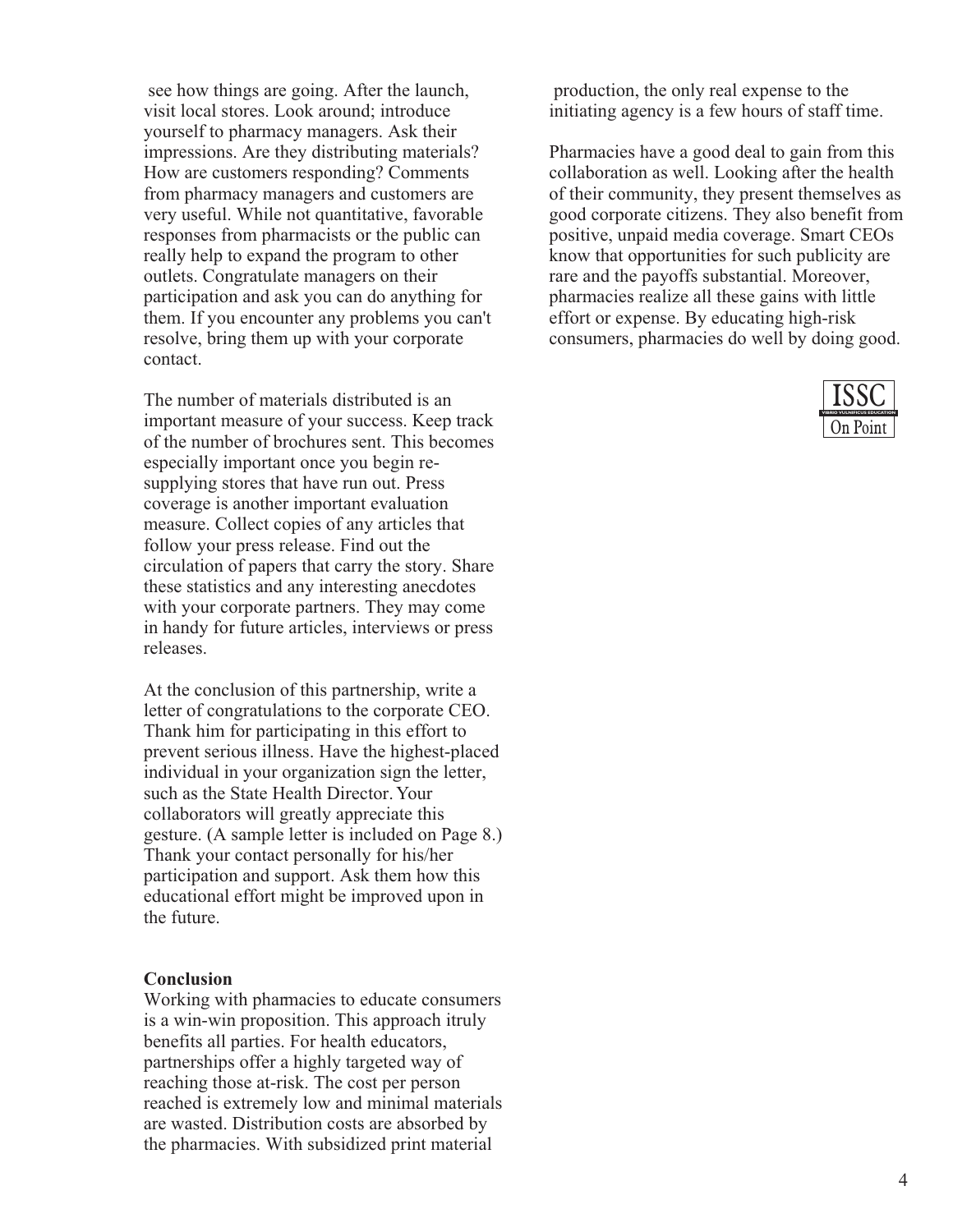# **WINN DIXIE LETTER**

October 2, 2002

**VIBRIO VULNIFICUS EDUCATION** 

On Point

Mr. Al Rowland, CEO Winn Dixie Stores 5050 Edgewood Court Jacksonville, Florida 32254

Dear Mr. Rowland:

As you know, there are many people who, with a little help from others and a little knowledge of their own individual condition, can prevent a serious illness or death. Such is the case of an at-risk group with diabetes, liver disease, iron overload disease, cancer, stomach disorder, or any illness or medical treatment that weakens the body's immune system.

Americans have always shown a great liking for eating oysters -- especially raw oysters on the half shell. For some consumers raw oysters, as well as other raw foods, are not safe. Naturally occurring bacteria in raw oysters can lead to serious illness and in some cases death in those persons with weakened immune systems. The culprit that should keep those with weakened immune systems from eating raw oysters is V*ibrio vulnificus*. This bacterium naturally exists in oysters. Most people either process this bacteria within their digestive systems with either no or mild symptoms.

I am writing to propose that as a public service, and in the interests of public safety, Winn Dixie's pharmacists insert the enclosed brochure in the prescription packages of individuals who fit the profile of compromised immune systems. For example, individuals purchasing insulin would fit the profile. The Florida Department of Agriculture and Consumer Services in cooperation with the Interstate Shellfish Sanitation Conference can provide these brochures at no cost to Winn Dixie.

This project could start with Winn Dixie's Florida locations and gradually expand to other states. If our partnership in this project can prevent one illness, or save one life, it will be a success. Please contact me at 850-488-0163 for more information.

Sincerely,

**CHARLES H. BRONSON COMMISSIONER OF AGRICULTURE**

**Paul Balthrop Bureau of Seafood and Aquaculture Marketing**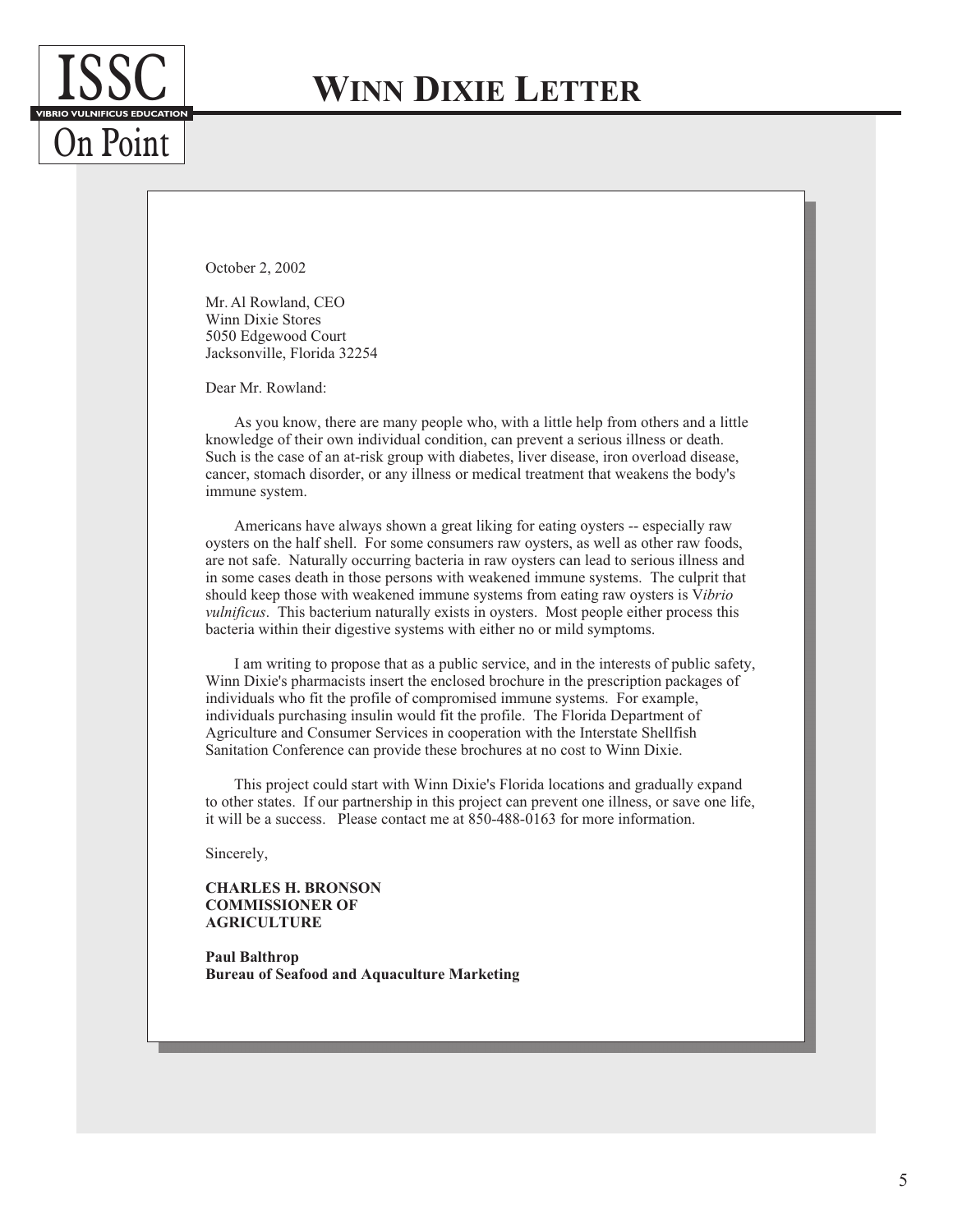

## **WINN DIXIE PRESS RELEASE**

#### **FOR IMMEDIATE RELEASE INFORMATION:**

### **Paul Balthrop (850) 488-0163**

#### **Winn Dixie Educates At-Risk Consumers**

Winn Dixie pharmacies, the Interstate Shellfish Sanitation Conference and the Florida Department of Agriculture and Consumer Services, Bureau of Seafood and Aquaculture Marketing have launched a campaign to educate the at-risk consumer about the risks of eating raw oysters. A certain segment of the population with immune suppressed systems is at-risk if they consume raw oysters. As a public service, Winn Dixie has agreed to place a brochure containing valuable information about the risks of eating raw oysters in each prescription that is filled for individuals with compromised immune systems. These brochures, all provided by the Interstate Shellfish Sanitation Conference, will be distributed by Winn-Dixie at their 300 Florida pharmacies in English and Spanish.

If you would like additional information or a copy of the brochure, contact Paul Balthrop, Florida Department of Agriculture and Consumer Services at 850-488-0163, or e-mail, balthrp@doacs.state.fl.us.

####

Please send a tearsheet of your published article to: Paul Balthrop Bureau of Seafood and Aquaculture, 2051 East Dirac Drive, Tallahassee, Fl 32310-3760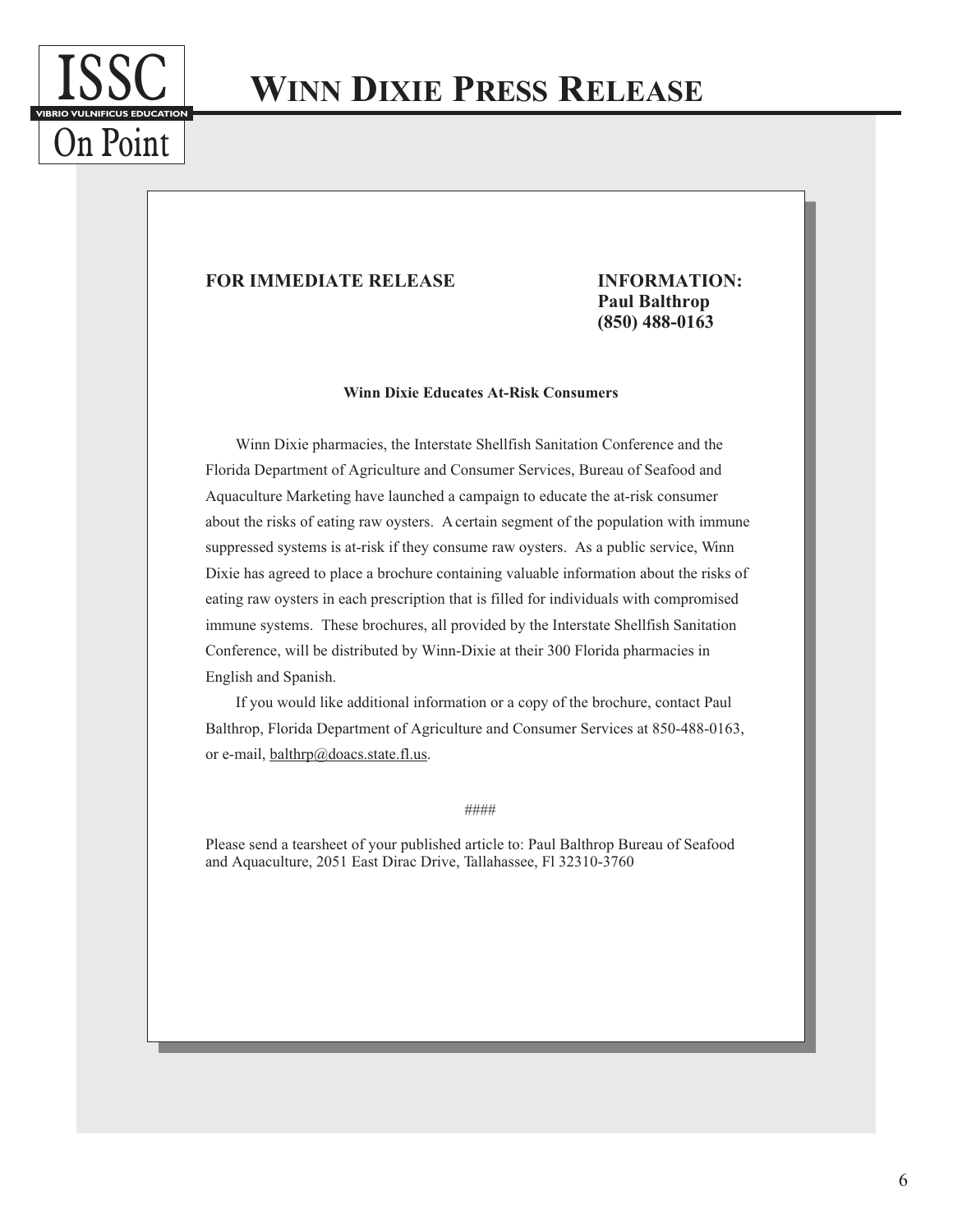

## **SAFEWAY PRESS RELEASE**

Press Release California Department of Health Services

#### **Safeway & State Collaborate on Lead Education Campaign**

SACRAMENTOState Health Director Kim Belshe today announced that the California Department of Health Services (DHS) has teamed up with Safeway stores to launch an extensive childhood lead poisoning prevention campaign that is expected to reach more than four million people.

"This public-private partnership provides us with the opportunity to educate hundreds of thousands of parents about childhood lead poisoning and its potential impact on their children," said Belshe.

The multicultural campaign began this week at 222 Safeway stores throughout northern California and features a toll-free number (800-644-LEAD) and written materials to educate parents about the problems of lead poisoning. The materials are available in both English and Spanish.

Childhood lead poisoning is a problem that crosses socio-economic, ethnic and geographical boundaries. It can undermine a child's ability to think, learn and pay attention. National studies show that one in eleven children has unsafe levels of lead in the blood. Lead sources range from household pain and contaminated soil to imported ceramics. In California, more than 4,000 children were found to have unsafe blood lead levels last year. Many more probably went undiagnosed. Children with lead poisoning do not appear sick but still can be adversely affected.

To make parents aware of this problem, Safeway has committed to a prevention campaign to be conducted throughout the month of July. Safeway's efforts include an article in coupon books mailed to 5 million households and in-store information such as brochures, posters, checkout coupons and grocery bags. Even milk cartons will feature information to parents about child lead poisoning.